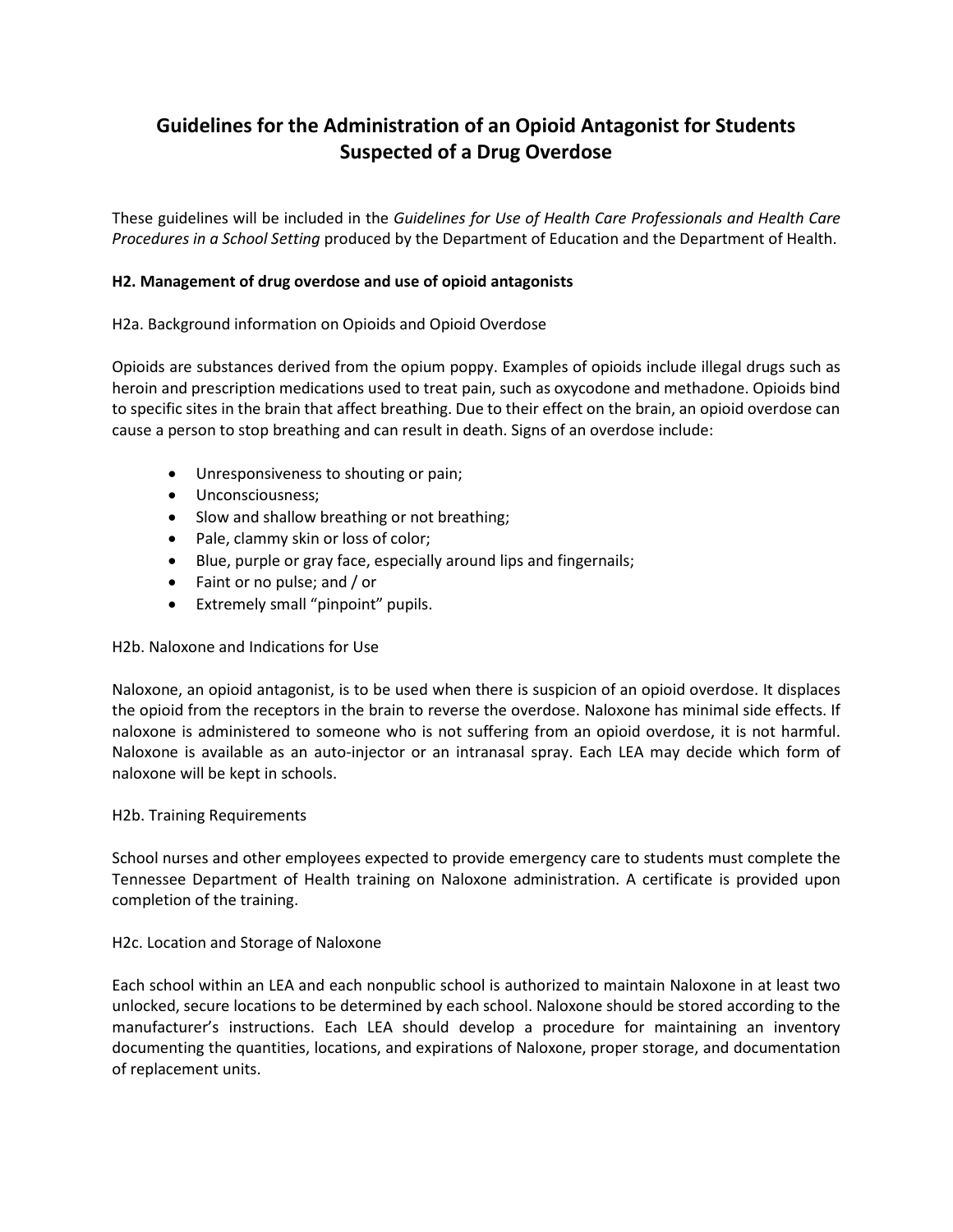#### H2d. What to do during an overdose

In the case of a suspected opioid overdose, school nurses or other trained staff shall follow the protocols outlined in the Naloxone training and the instructions in the Naloxone kit. It is recommended that each LEA develop a procedure for use of naloxone that includes, but it not limited to, the following steps:

Step 1: Try to Maintain Responsiveness

- 1. Call the person's name
- 2. Shake the person
- 3. Utilize sternal rub (make a fist and rub knuckles over a person's sternum)

Step 2: Dial 911 and Begin CPR

- 1. If an individual is not responsive, alert someone to call 911 and get an AED
- 2. If an individual is not breathing, begin CPR per training

Step 3: Administer a Naloxone product per package insert instructions.

When administering intranasal Naloxone (Brand name: Narcan):

- 1. Lay the person on his or her back.
- 2. Remove the spray from the box.
- 3. Peel back the tab with the circle to open.
- 4. Hold the spray with your thumb over the bottom of the plunger and your fist and middle fingers on either side of the nozzle.
- 5. Tilt the person's head back and provide support under the neck with your other hand.
- 6. Gently insert the tip of the nozzle into one nostril until your fingers on the nozzle are against the bottom of the person's nose.
- 7. Press the plunger firmly to deliver the dose.
- 8. Remove spray nozzle out of the nostril after the dose is given.
- 9. If the person's symptoms return after the initial dose of Naloxone, an additional dose may be given after 2-3 minutes. If another dose needs to be given, a new nasal spray must be used.

When administering Naloxone auto-injector (Brand name: Evzio):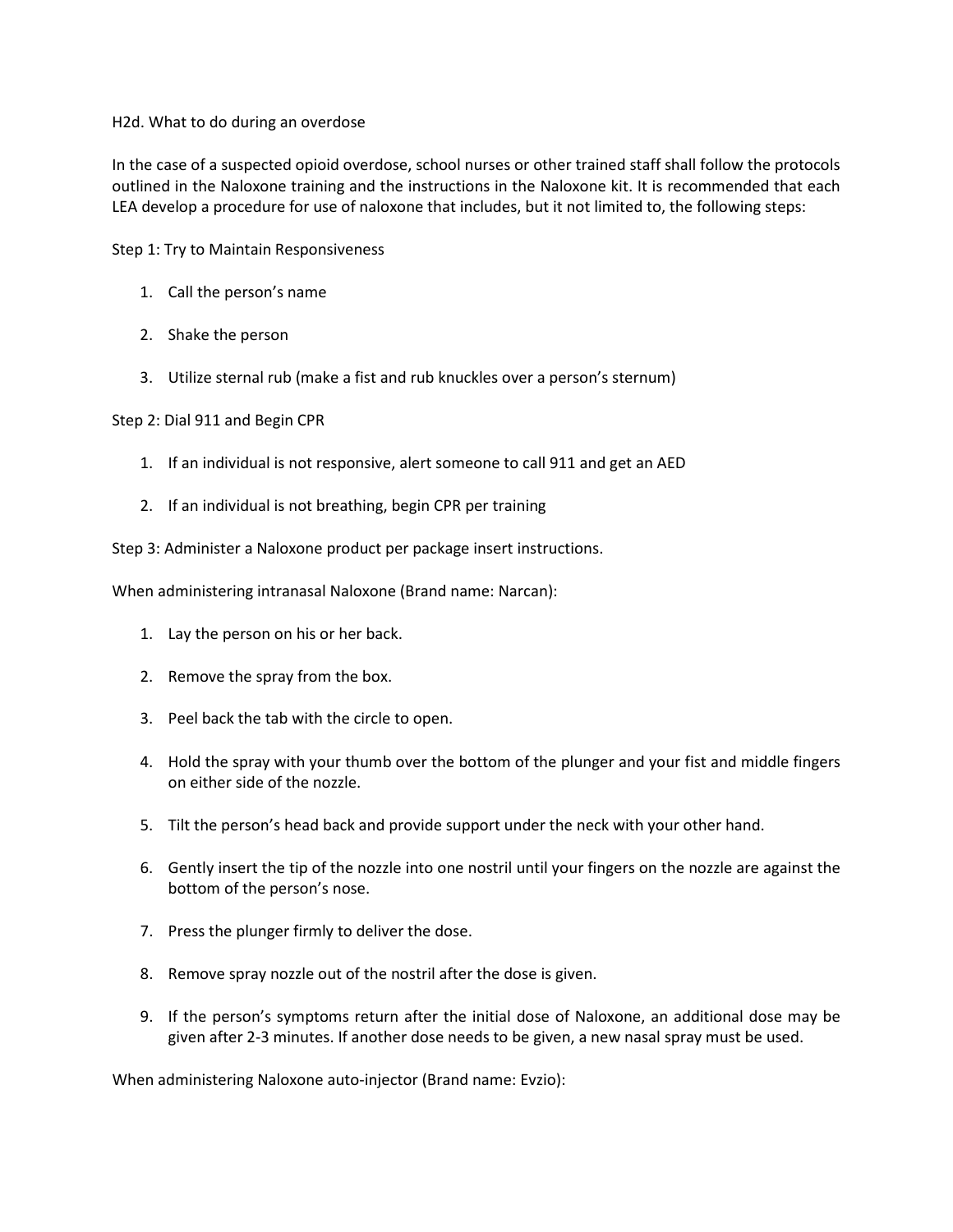Evzio® is an auto-injector that gives voice instructions for each of the steps. A practice or "trainer" device is included. As part of preparation for opioid overdose, practice using the Trainer for EVZIO.

- 1. Pull Evzio from outer case.
- 2. Pull off the red safety guard. Pull firmly (the red safety guard is made to fit securely). Do not replace the red safety card after it is removed. To reduce the chance of an accidental injection, do not touch the black base of the auto-injector, which is where the needle comes out. If an accidental injection happens, get medical help right away.
- 3. Place the black end of the product on the outer thigh. In children under 1 year of age, the person giving Evzio should pinch the thigh muscle while administering the dose. Evzio® can be given through clothing.
- 4. A distinct "click and hiss" sound will be heard. This is normal and means that it is working correctly.
- 5. Keep firmly pressed on the thigh for 5 seconds after you hear the click and hiss sound. The needle will inject and then retract back into the auto-injector and is not visible after use.
- 6. After use, place the auto-injector back into its outer case. The black base will lock into place. The voice instruction system will state that Evzio has been used and the LED will blink red. The red safety guard cannot be replaced. The viewing window will no longer be clear. You will see a red indicator.
- 7. If the person's symptoms return after the first dose of Naloxone, an additional dose may be given after 2 to 3 minutes. If another dose needs to be given, a new auto-injector must be used.

Step 4: Post-Naloxone Administration Support

- 1. Check for breathing. If the person is not breathing, continue to perform CPR until Naloxone starts working or EMS arrives.
- 2. If the person is breathing, place person on his or her side. This position will help prevent the individual from inhaling vomit.

Step 5: Stay and Watch the Individual

- 1. Explain to the individual that you've just given them Naloxone.
- 2. Comfort the person being treated, especially since withdrawal symptoms triggered by Naloxone can be unpleasant.
- 3. Help the person remain calm.

#### Step 6: Inform Paramedics

1. Inform EMS personnel about treatment given and condition of the individual.